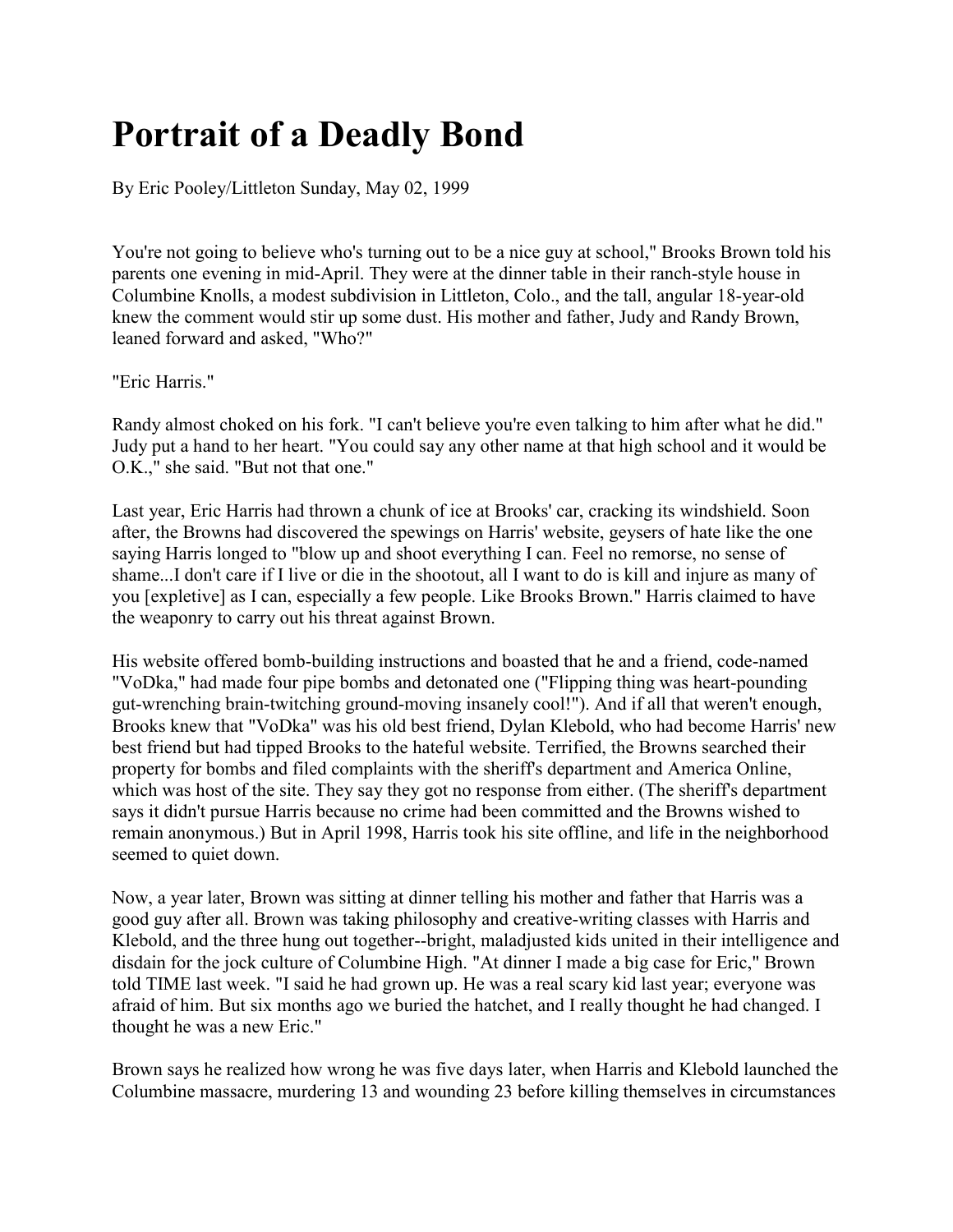(Double suicide? Murder-suicide?) that the authorities have not yet clarified. Brown had been spending a good deal of time with these deadly friends, and he understands them as well as anyone now alive. But he insists he never had a clue to what they were up to. And though his association with Harris and Klebold has drawn suspicion--"I don't know what he is," says District Attorney Dave Thomas, "and we are not ruling anyone out"--the friendship may also have saved his life. Brown chanced upon Harris in the school parking lot just minutes before the shooting began. Harris was pulling a duffel bag of materiel from his car; Brown says he didn't know what was in it. He mentioned a philosophy test Harris had missed that morning. "Doesn't matter anymore," said Harris. Brown says he didn't know what that meant--nor what Harris was planning when he told Brown to get away from the school, saying, "Brooks, I like you. Now get out of here. Go home." Others who know Harris believe sentiment had nothing to do with Harris' decision to spare Brown. They think Brown was simply too far away from the cafeteria for Harris to kill, because doing so would have given those inside a chance to get away, spoiling his carefully polished game plan. Says Brown: "I hate what they did, but they were my friends. Not many people will say that about them. Not many people really know them."

Littleton buried its young last week, and the sky had the good sense to cry. When 5,000 gathered to celebrate the short life of Isaiah Shoels, a warm-hearted young man slain because he was African American, Columbine survivors walking in the rain to the Heritage Christian Center didn't bother to open their umbrellas; if they could feel the rain on their faces, they must be alive. Inside the vast modern sanctuary, the explanations tended to be straightforward: Satan had taken control of Harris and Klebold.

Throughout the week, police searched for accomplices (no arrests were made, but authorities at week's end said they still had 10 to 15 potential suspects) and responded to accusations that they failed to heed warning signs of the plot. Many students were searching for secular explanations as well. They got together in houses to talk and weep and speculate; sometimes the boys fantasized about what commando tactics they might have used to halt the killing spree--the next logical but sad step for a tragedy fueled from the start by violent, cartoonish fantasies. And like so many other people across the country, they groped for answers that would not come.

Though there's always something unknowable about the motives of these student mass murderers, Harris' role in the massacre was no surprise to some Columbine students: they assumed it was Harris as soon as they realized someone was shooting. The son of a retired Air Force officer and a caterer--decent, well-intentioned people who seem to have been wholly outmatched by their cold, manipulative son--Harris was not an unlikely candidate for suburban mayhem. In his childhood, moving with his family from Air Force bases in Ohio and Michigan and upstate New York, he was remembered fondly. "He was just a quiet boy trying to fit in," says Plattsburgh, N.Y., Little League coach Terry Condo. But at Columbine he preferred to stand apart from the crowd. Though the antidepressant Luvox was prescribed to keep his brain chemistry more or less in balance, he was capable of violent outbursts, slow-boil intimidation and murderous rage. He had just been rejected by both the Marine Corps and reportedly several colleges. His class was moving ahead, but despite his intelligence, he was not.

Klebold was the bigger mystery. Shy and a little sad, with a where's-the-floor gaze and a sullen streak, he moved faster when he was in Harris' wake, drawing energy and confidence from him.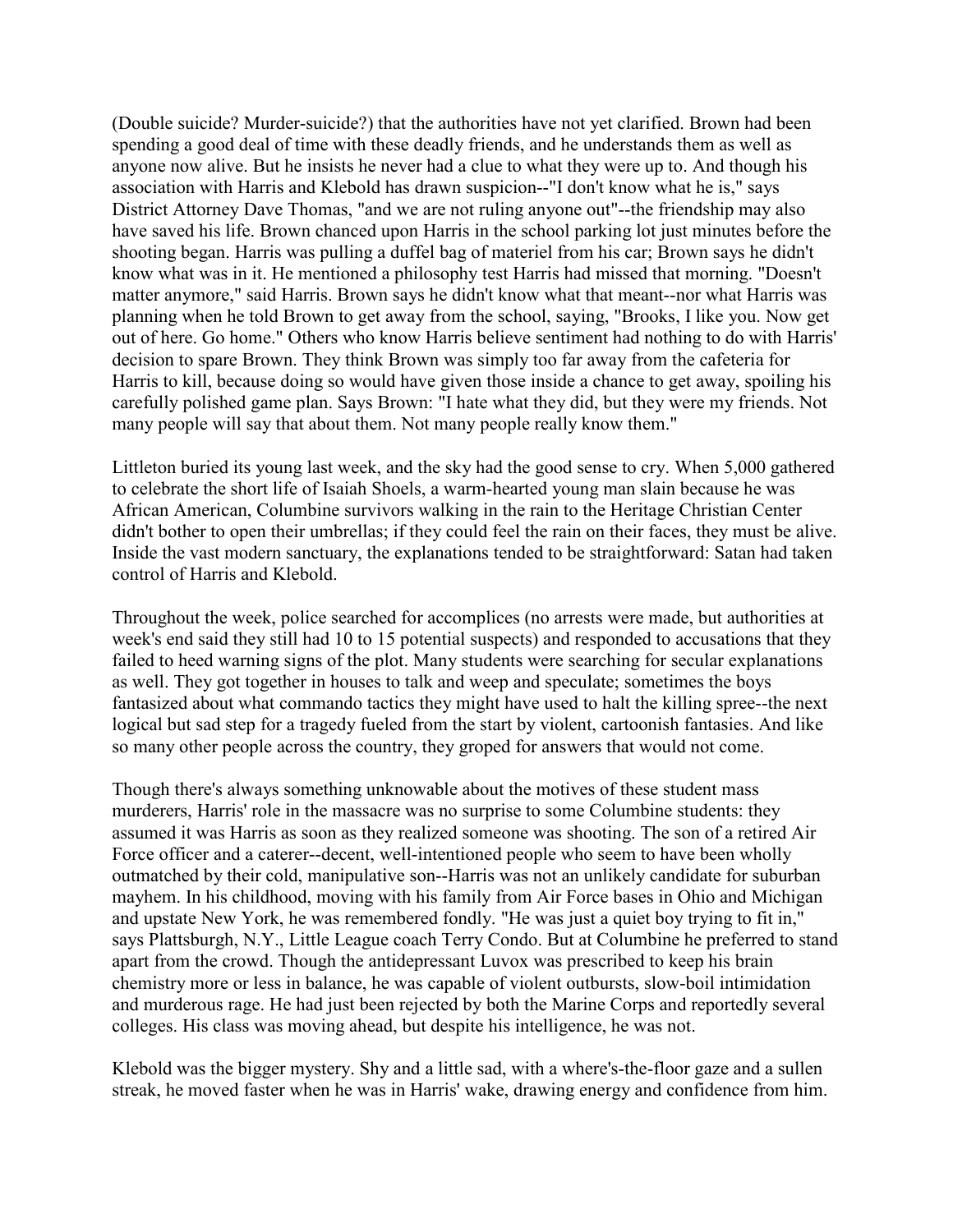Yet he seemed to be looking forward to a future that didn't involve guns and bombs. He told people that Harris' pseudo-Nazisms bothered him. At the school prom he giggled and slowdanced with his date, and even held hands--a big move for a too-tall kid who had not yet had his first girlfriend. He and his father Tom, a geophysicist who had moved into the mortgage-services business, had just spent five days visiting the University of Arizona, where Dylan was to attend in the fall. His mother Sue, who worked in job placement for the disabled, was worried about him, but never glimpsed the scope of the problem. She thought getting him out of Columbine would do the trick, and Dylan seemed to agree. Just a few days before the shooting, Dylan told his friend Terra Oglesbee that he "couldn't wait to graduate." He was playing in his beloved fantasy baseball league until the night before the siege, making plans to trade players on the day he killed so many and then died. Was this a masterful cover, or did his mind fail to process what the killing spree would mean? Why would he follow Harris into hell on earth, laughing as they slaughtered or maimed people he knew, people he in some cases truly cared about?

People like Rachel Scott, a beatific presence at the high school who hoped to become a missionary. After she had been buried, some of Scott's classmates recalled a talent show last year in which she did a mime dance portraying Simon of Cyrene, who carried Jesus' cross along part of the Via Dolorosa. Midway through her performance the music cut out, leaving her stranded. The guy in the sound booth, who obviously liked her, scrambled to hook up a reserve tape deck in time to save her performance. The sound guy was Klebold. How does the same boy have fun carrying out the massacre that took her life?

"If Dylan can do this, who isn't capable of it?" asks Brooks Brown's father Randy, a longtime friend of Tom and Sue Klebold. "At some point Dylan cracked, and no one knew. His mom is rippin' herself up, trying to find out why. But Dylan's gone and there is no why." Klebold can't explain what came over him, but Brooks and some others can try. "Dylan was a follower, but he wouldn't follow just anyone," says Brooks. "He was as much of an individual as a follower can be."

It's almost two o'clock in the morning, and Brown, who shaved off all his hair and his beard last week because he needed a "fresh start," is stretched out on the carpet in his family's living room, trying to explain the inexplicable: What made Klebold latch on to Harris? "Eric was an incredible individualist," he begins slowly. "Charismatic, an eloquent speaker, well read, the kind of guy who could bulls for hours about anything and be witty and brilliant." There was no sign of this erudition on Harris' website, but maybe he was role playing in those days. It's clear that Brown still feels Eric's pull as well. He knows he'll miss sitting around in the afternoon with him, eating and talking about ideas like Ayn Rand's objectivism, which sees man as a "heroic being" whose happiness is the purpose of his life. He'll miss their disturbed fiction (in one creative-writing class, Brown read aloud Harris' violent memoir about leaping over logs and battling aliens in his backyard at age five; Dylan wrote something about Satan opening a daycare center in hell). And he'll miss the reverse-snob solidarity that develops among people who feel both shunned by and more intelligent than the majority.

What Harris and Klebold shared, says Terra Oglesbee, who was in their creative-writing class too, was a poetic sensibility, "dark and sad. Their poems were always about plants dying and the sun burning out. Whenever I heard them, I would just plug my ears because I can't stand stuff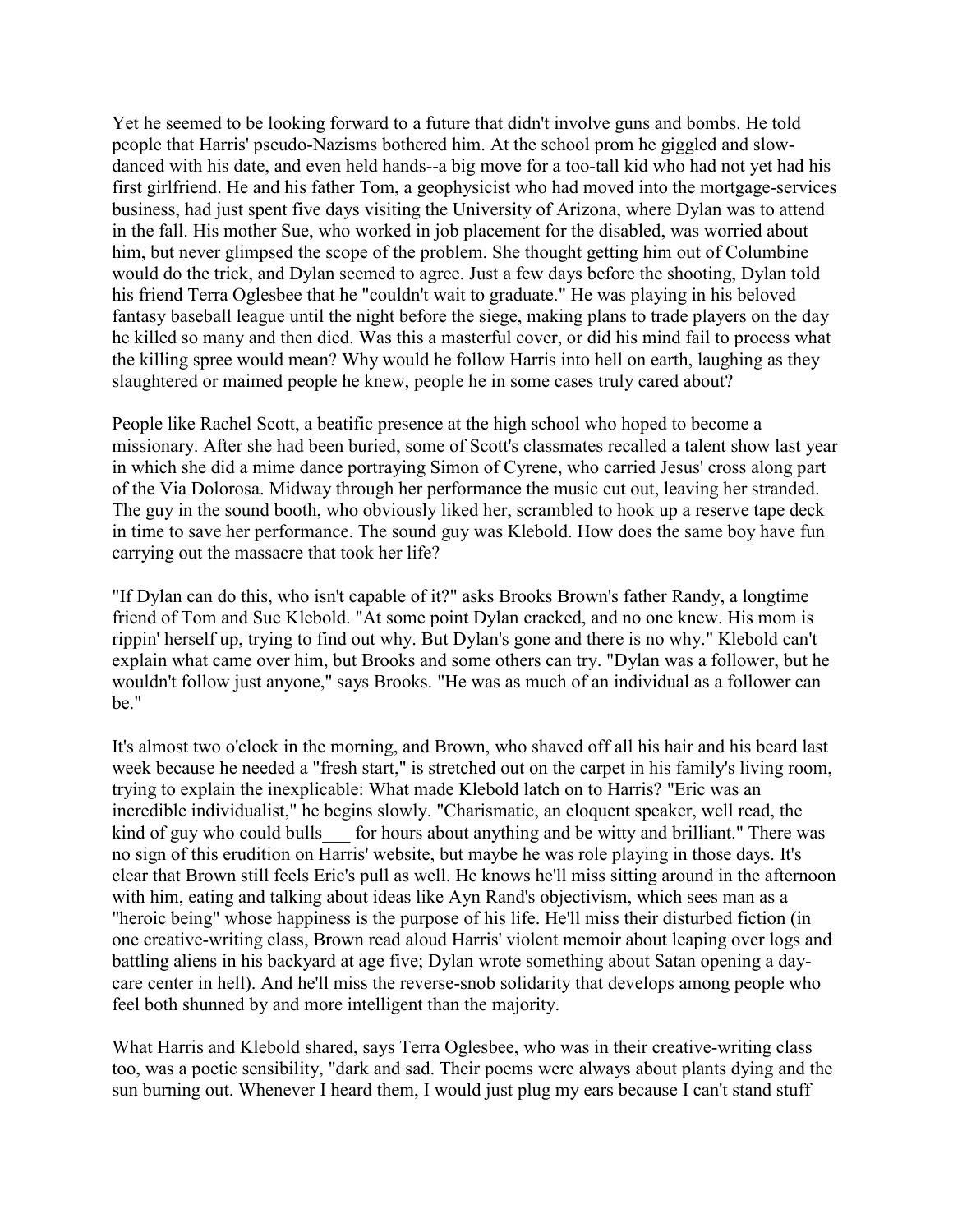like that." Dylan rarely read his work aloud, she says, but Eric "was very talkative. He was a really good writer. He would help me cheat sometimes, pass me answers in tests and stuff." Though she is African American, she never sensed the racism that spilled out against Isaiah Shoels during the massacre. Maybe that day they were role playing again.

Though Columbine students tagged Harris' group the Trench Coat Mafia, a name that suggests some level of organization when there was none, every high school has its intellectual outsiders. There are those who stand proudly (if at times longingly) apart from the pep rallies and the dating rituals of the cool kids, and those who are just hanging on until college delivers them from the tyranny of the good-looking and athletically gifted.

At Columbine, which has won 32 statewide sports championships in this decade, athletes and cheerleaders don't bother hiding that they are the elite. "It's the greatest school with the greatest kids," says golden-boy track and football star Scott Schulte. "We are perfect, and the atmosphere is perfect." Those who are imperfect tend to disagree. Columbine athletes, many of the nonathletes say, receive favorable treatment from school officials and often harass those on whom they look down. A number of Columbine students, who don't want to be named because they fear reprisals, described athletes routinely shoving, cursing and throwing rocks and bottles at Harris, Klebold and others. The school denies playing favorites, and jocks deny harassing anybody. The press, says Schulte, "believe anything these kids say. They tell you that the jocks picked on them, and you print it. It's ridiculous." Seven months ago, the sheriff's department warned the Jefferson County Board of Commissioners about growing violence in the Columbine area, including fighting by ganglike groups of athletes. School officials at the time called the report exaggerated.

Double standards and badgering, a number of Harris and Klebold friends say, helped drive them to bombs and bullets. No one is suggesting that getting picked on is an excuse for committing mass murder, but they call it the context for Harris and Klebold's rage. "Did they snap? I think they snapped a bunch of times," says Brooks Brown. "Every time someone slammed them against a locker and threw a bottle at them, I think they'd go back to Eric or Dylan's house and plot a little more--at first as a goof, but more and more seriously over time. It's a theory, but it makes sense to everyone who knew them."

The plotting seems to have begun in April 1998, but no one has yet been able to pinpoint what set it off. It was a tense time at Columbine, with fights brewing between jocks and skateboarders, jocks and Goths, and nearly everyone picking on the guys in the trench coats. Whatever the catalyst, the spring of that year marked a last turning point for Harris. The rage he had displayed on his website didn't abate, but it did go underground, as he honed his ability to fool authority figures, especially parents. "I'd say his parents were in denial, but the truth is, this kid was good," says Randy Brown. "He had a strong, manipulative personality. He could convince his dad of anything." After Harris cracked Brooks' car windshield with that ice ball last winter, for instance, Harris told his father that he thought he was throwing a harmless snowball. His dad believed him, but Judy Brown didn't. "You can pull the wool over your father's eyes," she told Eric, "but you can't pull it over mine." He pretended to be offended. "You calling me a liar?" he demanded. "Yes, I suppose I am," she said. Harris stomped away.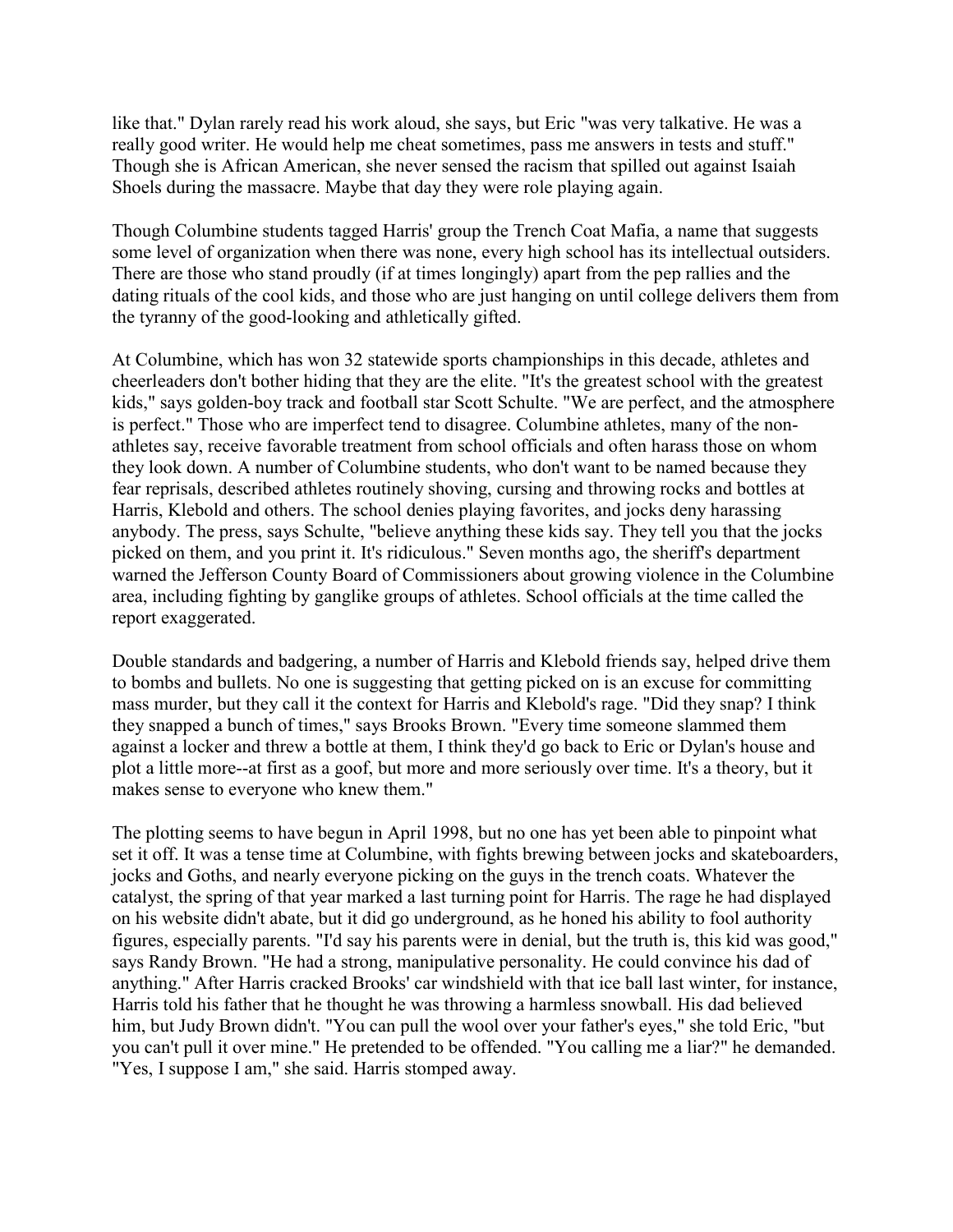In March, according to Harris' website, he and Klebold were busy making their first pipe bombs. But they gave few clues to the people around them. Appearing before Jefferson County magistrate John DeVita on March 25, after being arrested for breaking into a car and stealing electronics equipment, Harris and Klebold made like latter-day Eddie Haskells: "Yes, Your Honor...No, Your Honor." That persuaded DeVita (who knew nothing of Harris' website) to agree to put them in a juvenile diversion program, and charges were dropped in return for their performing community service and enrolling in "anger management" classes.

A week after Harris yanked his venomous website offline, he had replaced it with an equally venomous secret diary--the one in which, authorities say, he plotted his campaign to take out Columbine High. The diary hasn't been made public. But in the months of late 1998 and early 1999, there were many preparations: guns to acquire, bombs to make, locations to scout, timing to perfect. In the fall of 1998, Klebold and Harris made a video for a class project--a video in which they dress in trench coats, carry guns and blow away jocks, a murderous fantasy stoking a murderous reality. For Klebold, the planning and prep may have taken on an abstract quality: something he and Harris talked about only to each other, something that fueled their relationship, something they would plan forever but that would never actually happen. Until it did happen.

When Harris was turned down by the Marines on April 15, it was because of his antidepressants. A day before, Brandi Tinklenberg had turned down his invitation to the prom. Did these failures set him off? It's impossible to say. But five days later, he and Klebold started shooting. Fittingly, they had already computer-modeled their crime. The Simon Wiesenthal Center, which tracks Internet hate groups, discovered last week in its archives a copy of Harris' website with a version of the bloody shoot-'em-up video game Doom he had customized. In Harris' version there are two shooters, each with extra weapons and unlimited ammunition, and the people they encounter can't fight back. When Harris and Klebold went into Columbine on April 20, says an Internet investigator associated with the Wiesenthal Center, "they were playing out their game in God mode."

Brooks Brown makes much the same point. "What they did wasn't about anger or hate," he says. "It was about them living in the moment, like they were inside a video game." As long as they were rolling with the plan, Brown argues, the slaughter didn't seem real to them. But that explanation absolves the killers too easily: Is it really possible that the flesh and blood of the maimed and dying was no more real to them than pixels on a video monitor? Brown thinks so. "Then they can't get out of the library, and they have a moment of overwhelming remorse," he surmises. "Or maybe one does, while the other is still lost inside the game."

Harris' customized Doom game was programmed so that the shooter who runs out of ammunition dies first. Inside Columbine, that was never an issue. But maybe one of them ran out of fantasy first. "I think Dylan would have snapped out of it, while Eric was still in the moment," says Brown. "Maybe that's when they get into their own gunfight." Rumors are swirling among the students that the end did not come with a double suicide. "I keep hearing that Eric's bullets were found in Dylan's body," says Terra Oglesbee. Another version has Harris and Klebold counting to three, then executing each other; some law-enforcement sources say it could even be true. Though ballistics results have not been released, District Attorney Dave Thomas told TIME that the forensics suggest double suicide. But given the location of one wound and the fact that